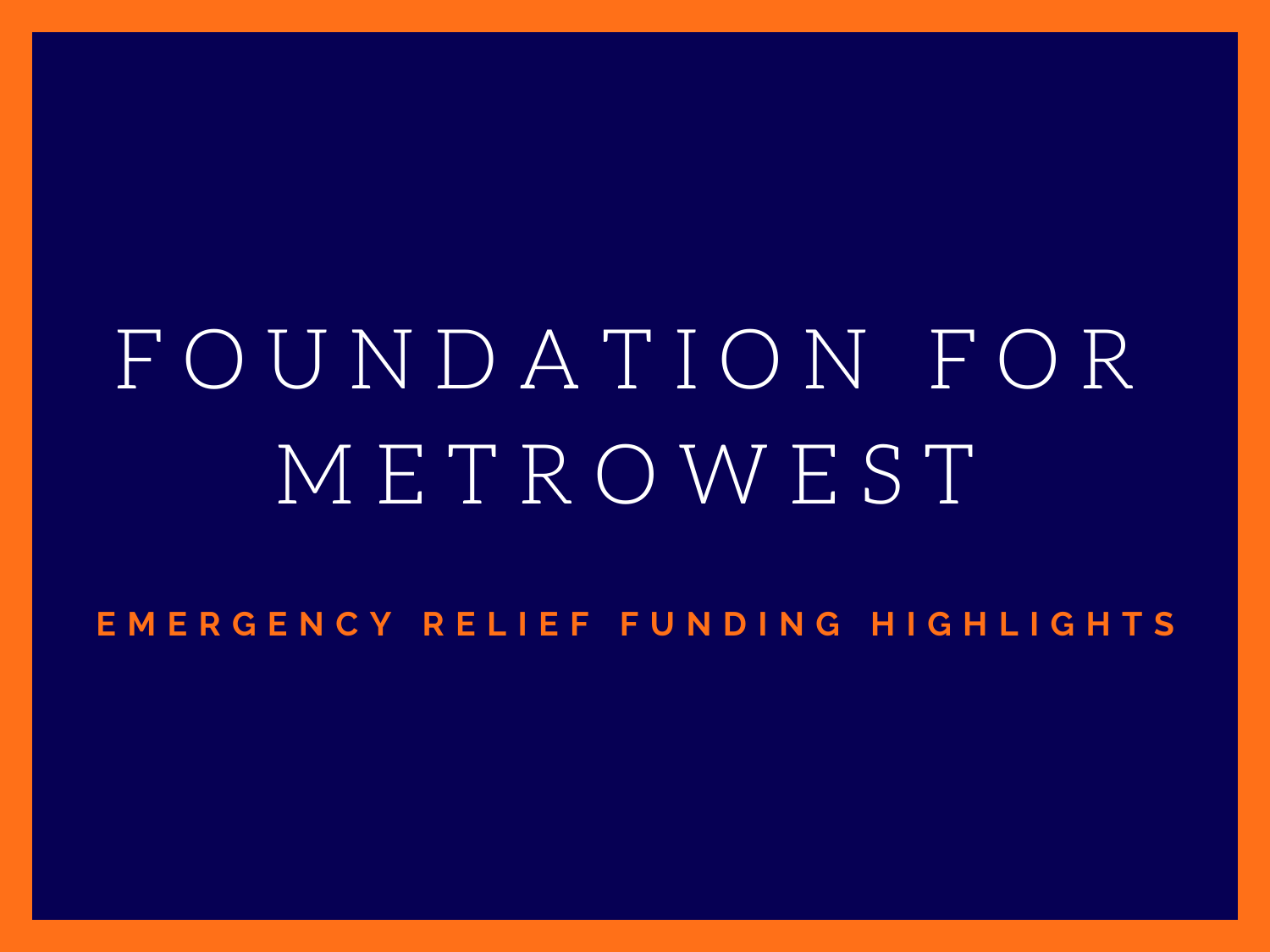# **OUR STORY**

On March 15, the Foundation for MetroWest pivoted operations to focus on Covid-19 emergency relief. In 2020, we have been able to distribute nearly \$5 million to our non-profit partners and communities. More about our impact during this time follows.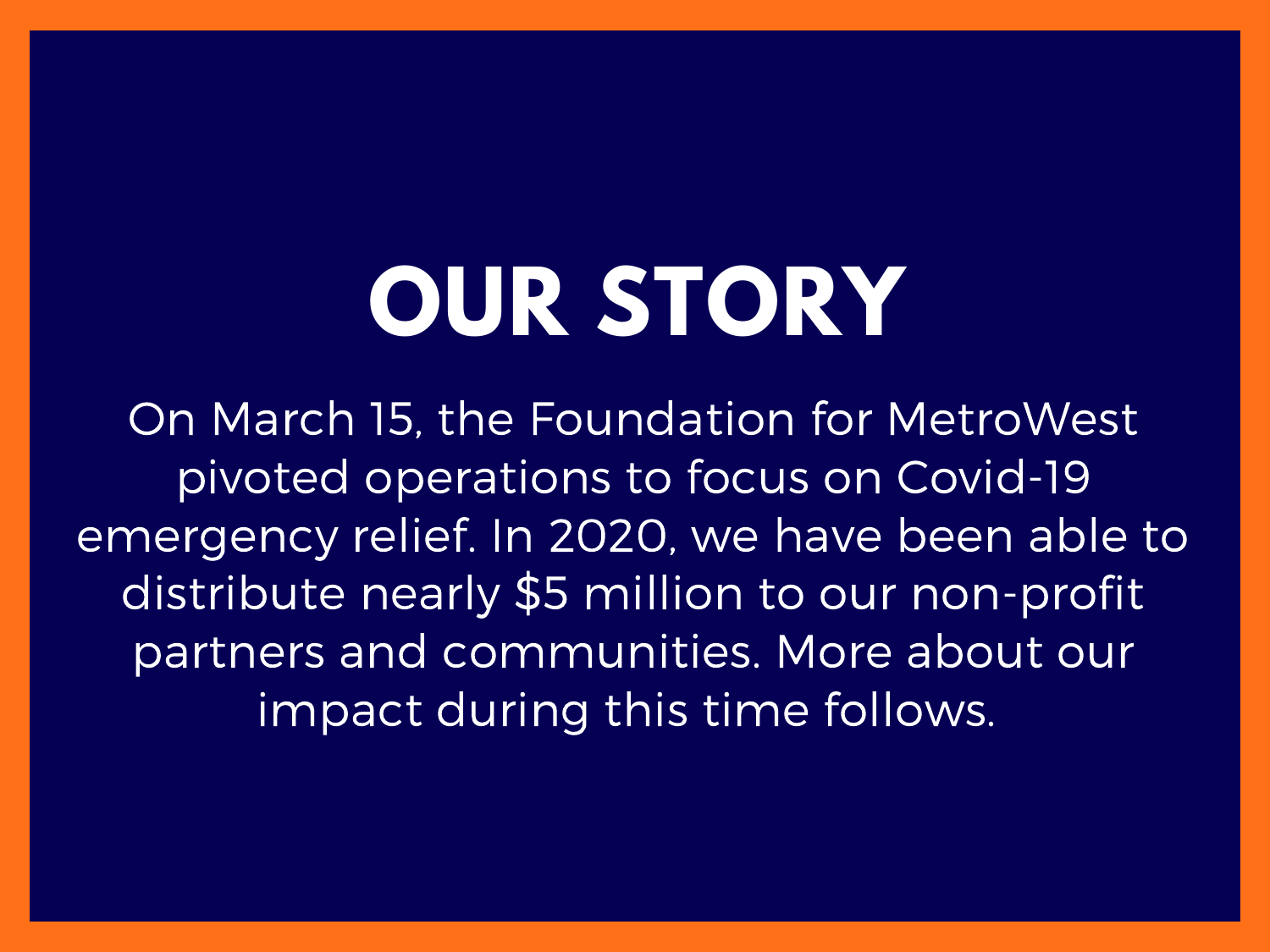### **NEARLY \$5M GRANTED IN EMERGENCY RELIEF**

- \$785,884 from the MetroWest Emergency Relief Fund and Feed Framingham Covid-19 Fund
- \$2,155,000 from MA Covid-19 Relief Fund partnership
- \$285,000 from revised 25th Anniversary Grant Program
- \$139,999 from Lexington and Wellesley Town Funds
- \$836,824 from FFMW Donor Advised Funds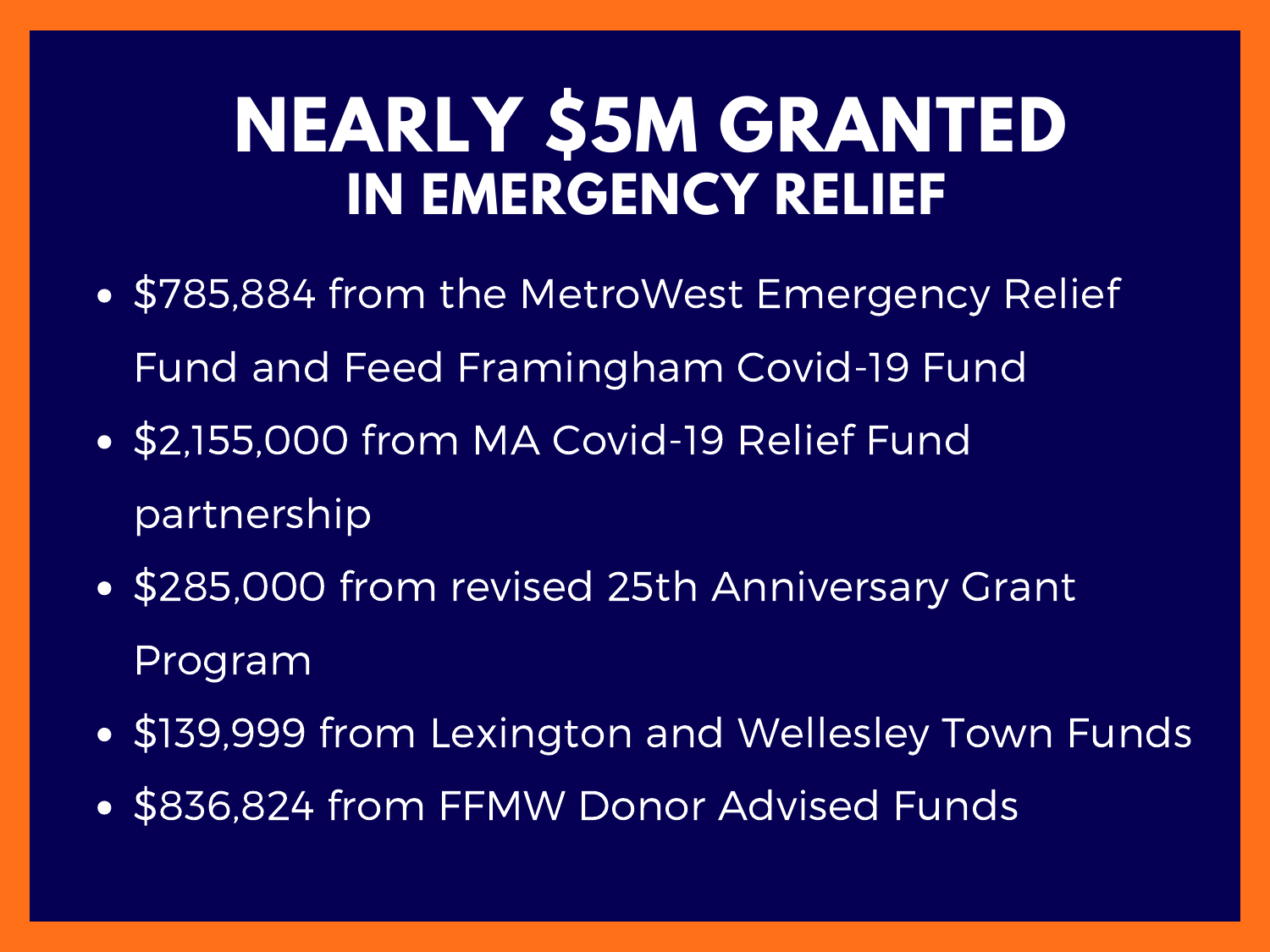## **P R O C E S S**

#### **A N A L Y Z E**

**Analyze the needs of our neighbors most impacted by Covid-19.**

#### **F U N D R A I S E**

**Raise funds to be distributed to our nonprofit partners.**

#### **R E A L L O C A T E**

**Grant funds on a rolling basis as applications are submitted.**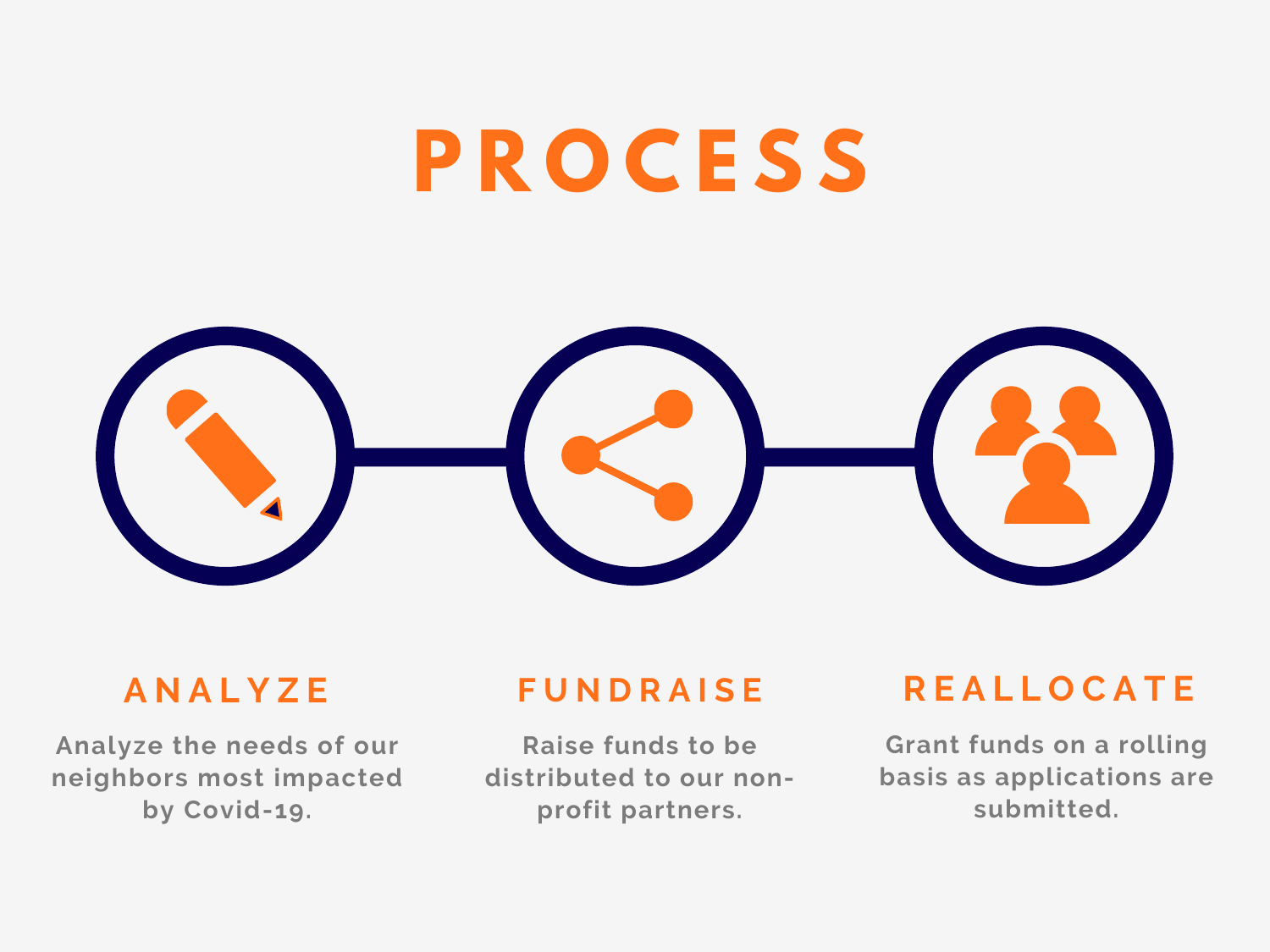

Covid-19 exacerbated many of our region's vulnerabilities. From food and housing insecurity to basic needs, here is a break down of the distribution our emergency relief funding by need, with majority of the funds supporting food and basic hygiene asssistance.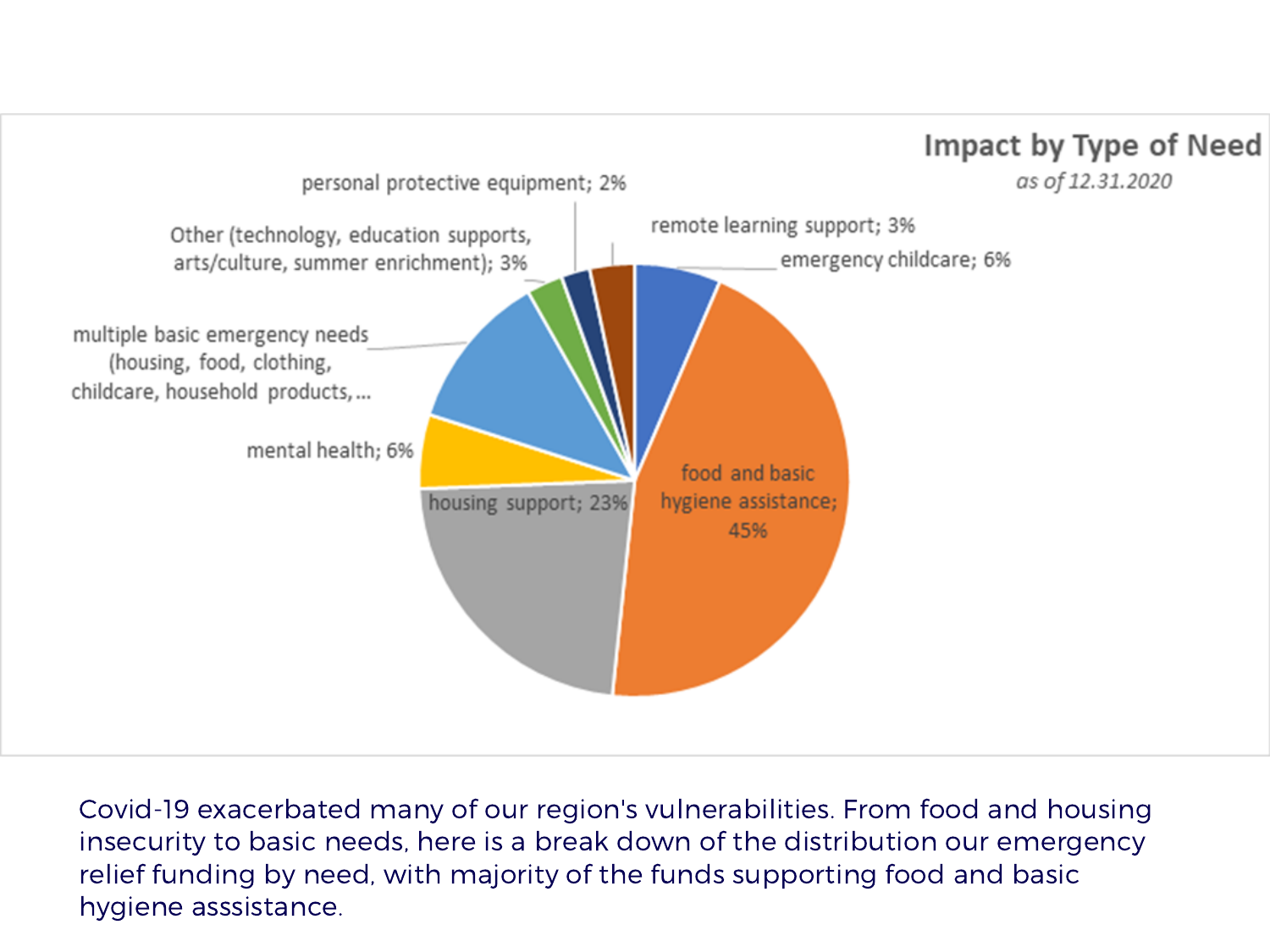

These funds were used to assist many of our neighbors from all walks of life, with nearly 50% of the funds assisting the general public. This chart provides a full breakdown of how grants were distributed to beneficiaries.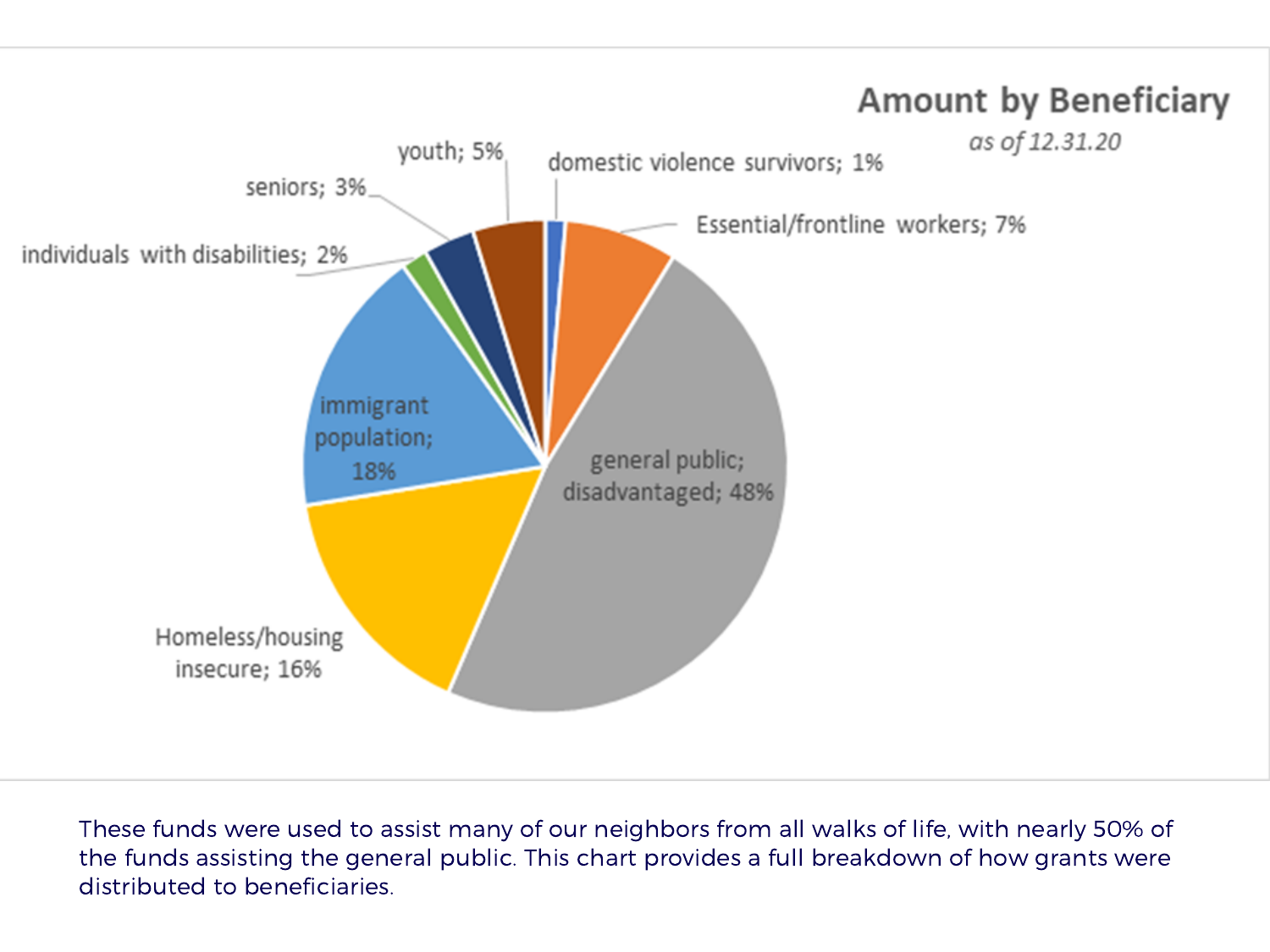

As the only community foundation serving MetroWest, it was important for us to support as many towns as possible during this time.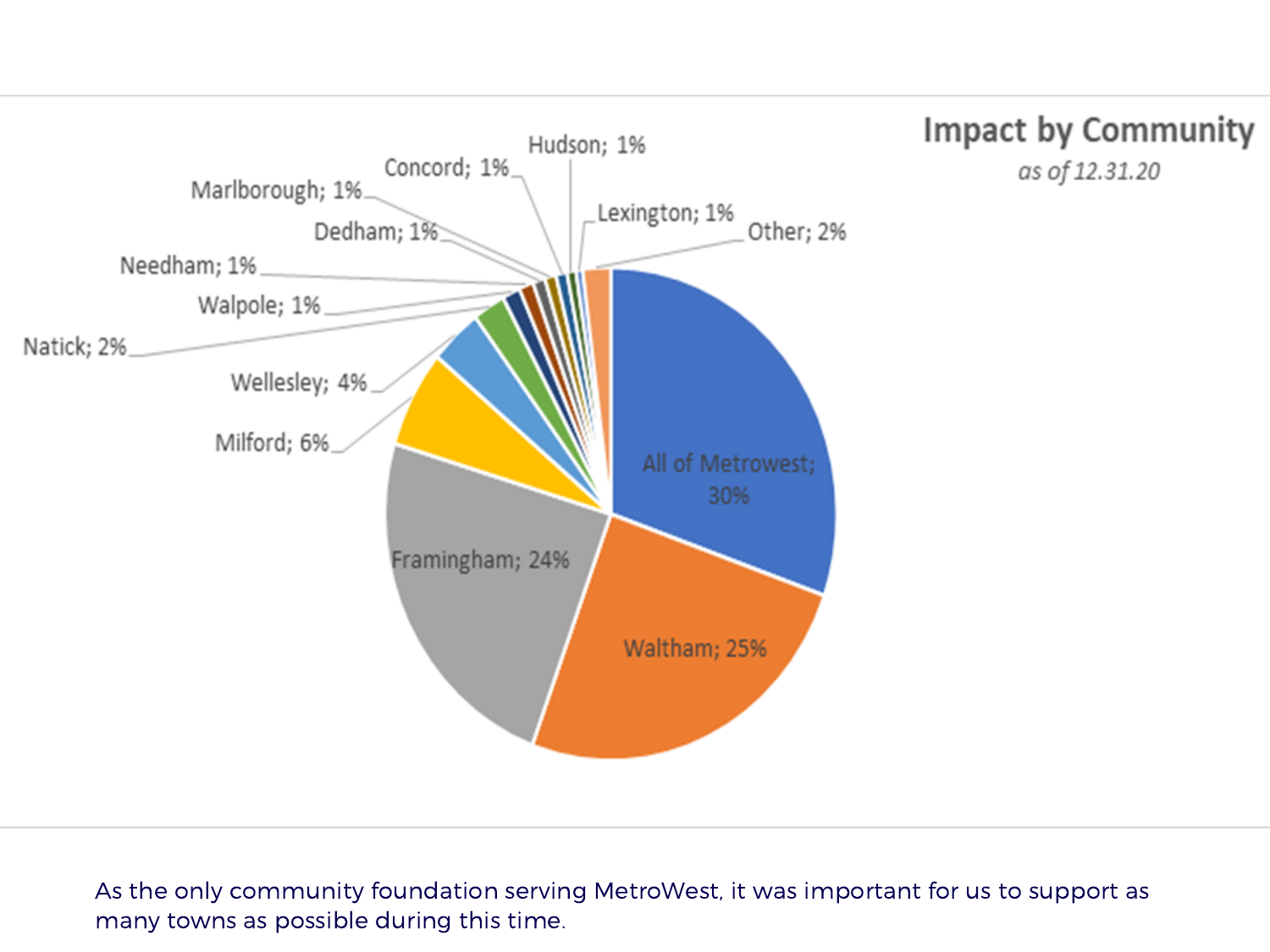#### **MetroWest Emergency Relief Fund Grantees**

*Our emergency relief efforts started with the MWERF and quickly expanded to include three additional funds. For a full list of grantees, visit our website.*

**A F R I C A N C U L T U R A L S E R V I C E S A D V O C A T E S , I N C . A S H L A N D E M E R G E N C Y F U N D B E T H A N Y H I L L P L A C E** CATHOLIC CHARITIES OF WORCESTER **C O U N T Y C H A P L A I N S O N T H E W A Y C H A R L E S R I V E R C E N T E R C O M M U N I T Y F O R P E O P L E , I N C . D I G N I T Y M A T T E R S E M P L O Y M E N T O P T I O N S , I N C . F A M I L Y P R O M I S E M E T R O W E S T F O O D L IN K , I N C . T H E F O O D P R O J E C T G A I N I N G G R O U N D G I F T S O F H O P E U N L IM I T E D H E A L T H A N D S O C I A L S E R V I C E S C O N S O R T I U M , I N C . H E A L T H Y W A L T H A M H O C O M O C K A R E A Y M C A H O P E A N D C O M F O R T** JEWISH FAMILY & CHILDREN SERVICES JEWISH FAMILY SERVICES OF METROWEST **J U S T I C E R E S O U R C E I N S T I T U T E L IN C O L N F O O D P A N T R Y L O V I N ' S P O O N F U L S M A S S B A Y F O U N D A T IO N** MASSACHUSETTS COALITION OF THE **H O M E L E S S M A Y N A R D F O O D P A N T R Y M E T R O W ES T L E G A L S E R V I C E S**

MEDWAY VILLAGE CHURCH FOOD PANTRY **M E T R O W E S T Y M C A** MINUTEMAN ARC FOR HUMAN SERVICES **M I N U T E M A N S E N I O R S E R V I C E S N A T IC K C O M M U N I T Y F A R M N A T IC K S E R V I C E C O U N C I L N E E D H A M C O M M U N I T Y C O U N C I L T H E N E E D H A M C O M M U N I T Y F A R M N E IG H B O R B R I G A D E O N E F A M I L Y , I N C . P R O J E C T J U S T B E C A U S E** REACH BEYOND DOMESTIC VIOLENCE **R I A H O U S E , I N C .** SALVATION ARMY, MILFORD CORPS SALVATION ARMY, WALTHAM CORPS SOUTH MIDDLESEX OPPORTUNITY COUNCIL **( S M O C ) S P R I N G W EL L** THE SUDBURY COMMUNITY FOOD PANTRY UNITED WAY- MARLBOROUGH COMMUNITY **C U P B O A R D W A L T H A M B O Y S & G I R L S C L U B** WALTHAM FIELDS COMMUNITY FARM **W A T C H C D C** WAYSIDE YOUTH AND FAMILY SUPPORT **N E T W O R K W ES T W O O D C O U N C I L O N A G I N G** YMCA OF GREATER BOSTON/ WALTHAM **B R A N C H**